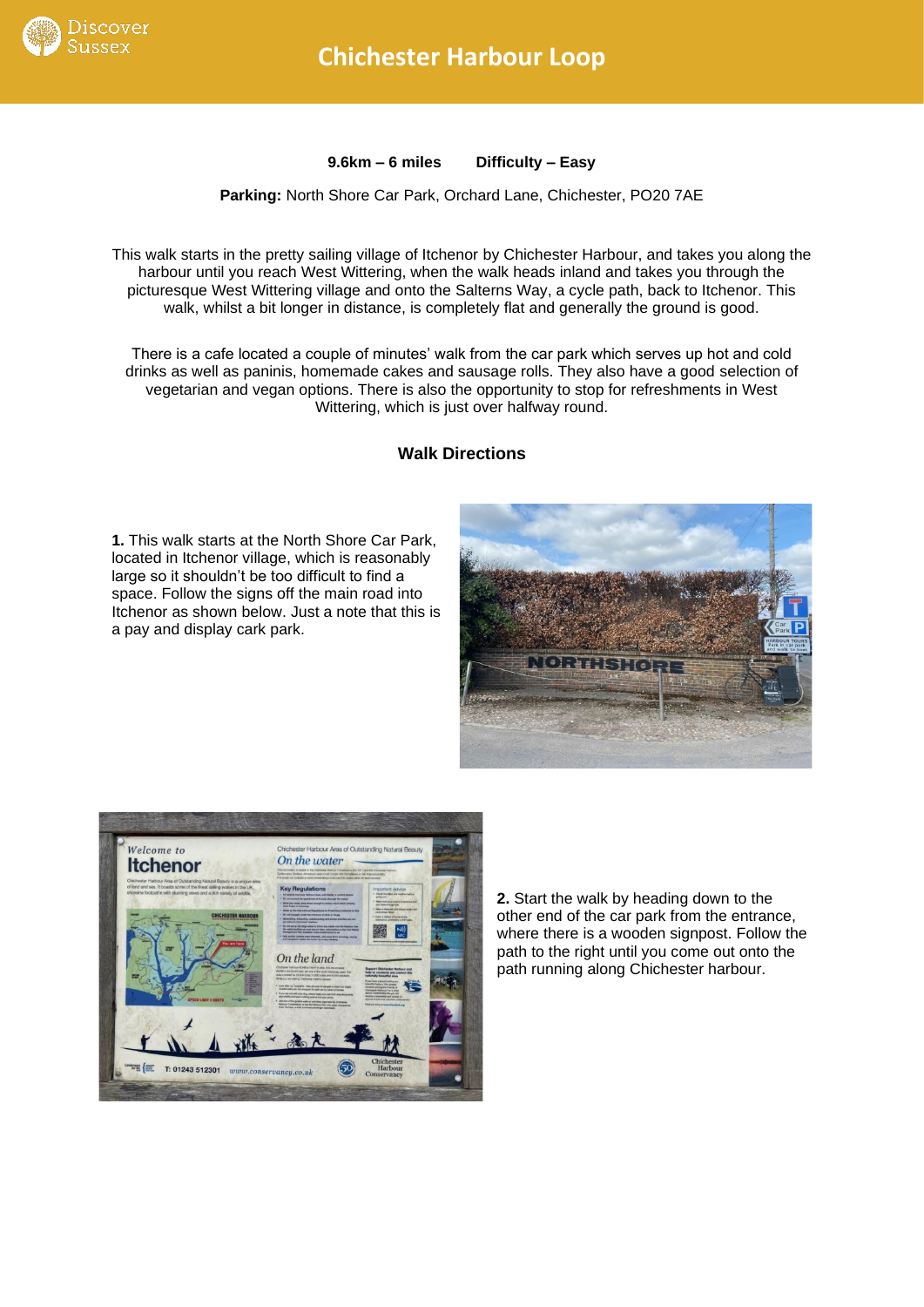

## **Chichester Harbour Loop**

**3.** Take the path to the left, where you will continue on this path for a while, which runs alongside the harbour.





**4.** Continue following the path, which will take you through the narrower path as shown below.

**5.** The path then takes you away from the harbour briefly, continue following the sign straight on (admiring the pretty houses along the way!).





**6.** After following the path through the houses, it brings you back out onto the harbour as you head towards West Wittering.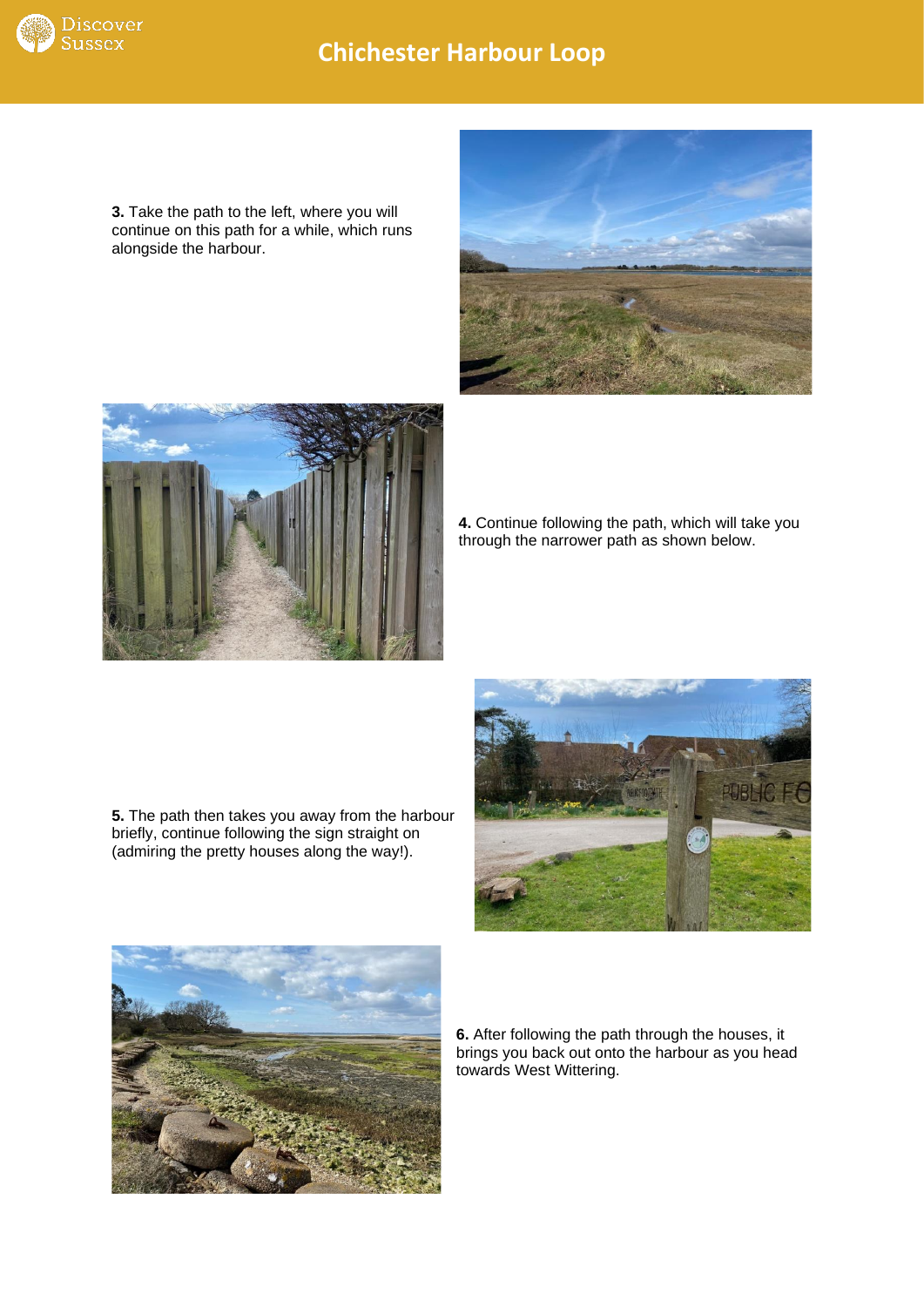

**7.** As you continue along this path, you will eventually reach a gate, where you can continue straight ahead which takes you inland, or you can continue right staying alongside the harbour. This walk takes you to the right (although you can turn inland here if you wish to make the walk shorter). Continue following the path alongside the harbour, taking you past a bird hide until you reach another signpost, leading in 4 directions. Take the path to the left, which will start to take you inland.





**8.** Follow the signs which will bring you out onto Pound Road in the pretty village of West Wittering. Here, take a left and follow the road through the village. There is a café on the left, 'The Landing', if you're in need of refreshments! At the end of Pound Road, take a left and continue on the pavement next to the B2179. There are some beautiful cottages on this road, including the one shown below!

**9.** Continue up this road for a while, until the road turns a corner, at which point, take the path off to the left of the corner up Sheepwash Lane.





**10.** The walk then continues up Salterns Way. Salterns Way is a 12-mile-long cycle route from the centre of Chichester to East Head, which makes for a great bike ride. Continue up the Salterns Way, which continues straight for a while. Where there is the opportunity to turn right or left, take the left path (which essentially continues you straight on).